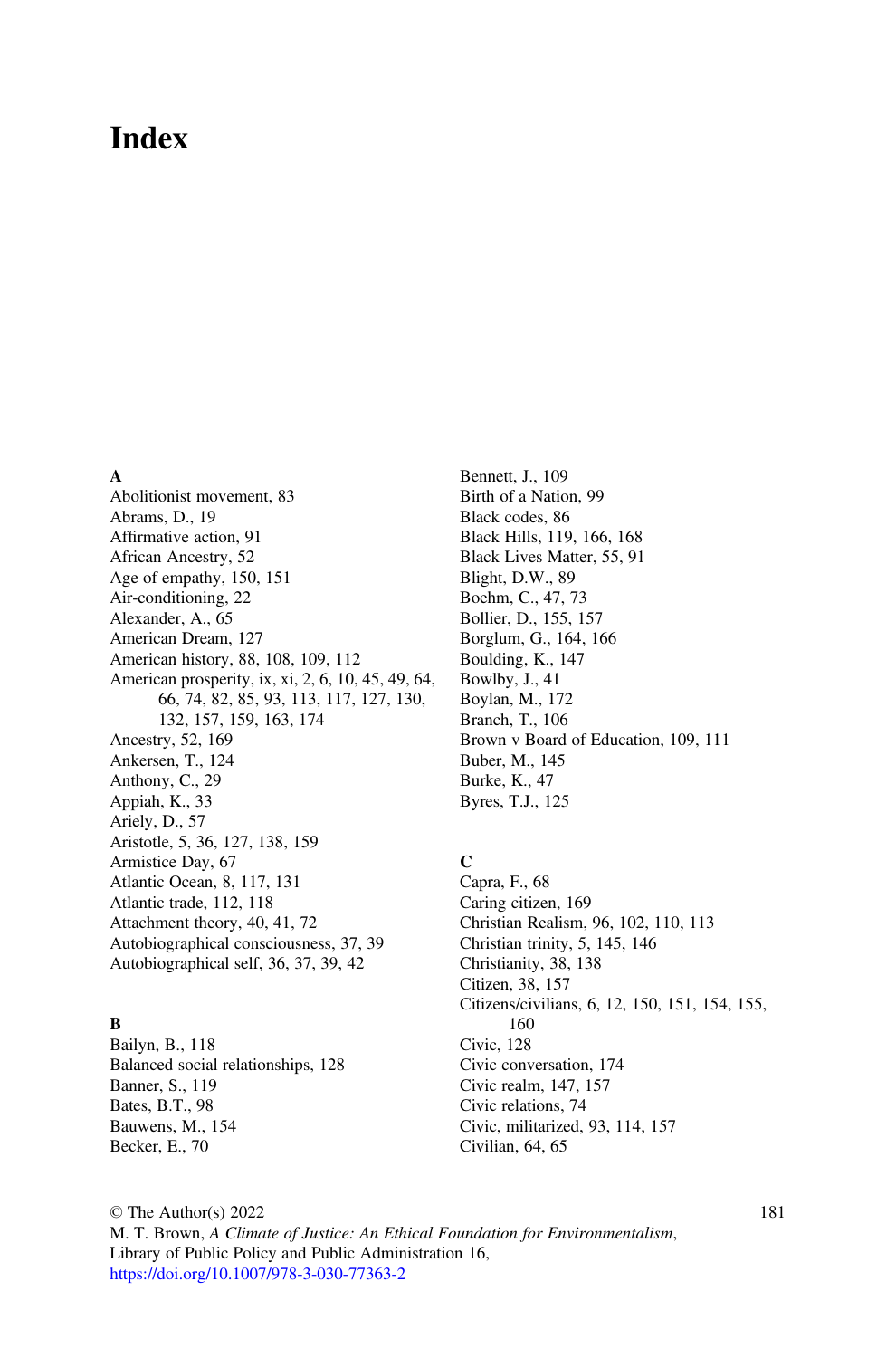Civilian government, 66, 68 Civilian perspective, 68, 69 Civilian Review Board, 63, 152 Civilian vulnerability, 11, 137, 146 Civilizing the Economy, 21, 74, 154 Civil society, 5, 155–157 Civil War, 8, 66, 81, 82, 84, 89, 90 Climate of injustice, 2, 60, 66, 68, 96, 130, 152, 154, 155, 157, 178 Climate of justice, xi, 28, 60, 74, 93, 96, 128, 131, 140, 144, 149, 153, 157, 160, 170, 178 Club of Rome, 70 Coates, T.-N., 127, 129 Collaborative commons, 150, 154 Committee for Economic and Racial Justice, 103 Common Law, 123 The Common Strategies Group, 154 Commoner/citizen, 12, 122, 154, 156–158 Commons, 18, 121, 130, 150, 155, 156 Compromise in 1820, 83 Compromise of 1787, 81, 83 Compromise of 1850, 83 Compromise of 1877, 82 Cone, J., 111, 130, 145 Confucius, 127 Congo Square, 75 Core self, 37, 39, 51 Crazy Horse Memorial, 166 Crimes against humanity, 2, 100, 129, 141

## D

Damasio, A., 7, 34, 36, 37, 40, 42, 170 DeLasio, T.B., 110 Delta Cooperative Farm, 104, 111 Democracy, 59, 107, 108 Desegregation, 145 Di Mento, M., 58 Dialogue, 129, 145, 174, 177, 178 DiAngelo, R., 52, 170 Disagreement, 153, 154, 178 Disenchantment of the world, 121, 139 Diversity wheel, 53, 54 Douglass, F., 83 Du Bois, W.E.B., 83–86, 88, 90, 98, 100, 126 Dualistic thinking, 113 Duguit, L., 124 Dumezil, G., 4 Dunbar-Ortiz, R., 93, 119 Dwelling, 21–23

#### E

Earth, 17, 28, 120, 121, 131, 138, 157 as a human habitat, 12, 105, 130, 178 as living provider, 21 as living system, 17, 24, 127 as property, 20, 28, 121, 123, 139 as sacred, 21, 121, 138, 139 stable or hothouse, 27 Earth Day, 24, 25, 28 Eddy, S., 101, 104 Elaine massacre, 98–100 Elliott, J.H., 123 Emancipation Proclamation in 1863, 85 Emotions, 34–36, 40 Emotions and feelings, 34–36 Empathy, 12, 152 Empathy neurons, 150 Enclosures, 122 Encomienda, 122 Enslaved Africans, 124 Environmental victories, 25 Epigenetic markers, 51 Equal Justice Initiative, 164, 165 The era of Redemption, 89 Ethics and Diversity Program at Levi Strauss and Company, 102, 177 Ethics of care, 12, 150, 159 European Union, 129, 174 Evangelical Academies, 129 Exceptionalism, 129, 159 Experience of being worthwhile, 37 Experience of injustice, 152 Experience of limits, 74, 146 Experience of personal dignity, 43 Experience of social worlds, 37 Experience of vulnerability, 11 Experience our humanity, 19, 33 Experience social amnesia, 56

# F

Fellowship-creating reality, 144 Fellowship of Reconciliation, 103 Feudalism, 155, 158 15<sup>th</sup> Amendment, 87, 89 Fitz, N., 58 Foner, E., 86, 88, 89, 99 Food Justice, 57 14<sup>th</sup> Amendment, 87 Fox, R.W., 100, 101, 120 Freedman's Bureau, 86, 126 Fugitive Slave Law of 1850, 84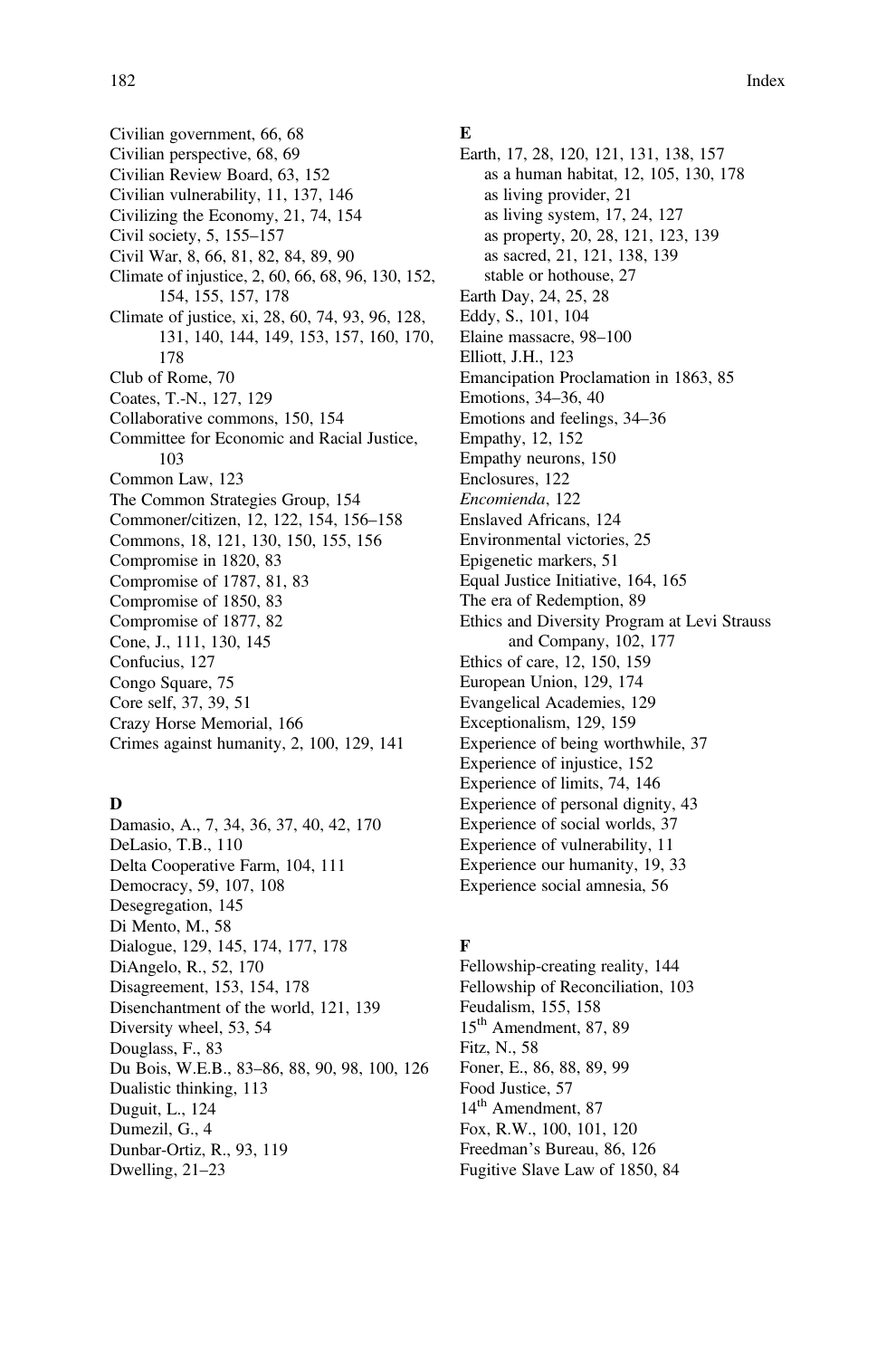#### Index 183

Fulbright, W., 67 Fuller, B., 64 Future generations, 12, 21, 27, 60, 157, 172

# G

Galbraith, K., 147 Gandhi, M., 105 Garrison, W.L., 83 Gender identity, 50, 51 General Allotment Act, 92 Geneva Protocol 1949, 65, 172 Genocide, 2, 119, 168 George, H., 82, 91, 120, 130 Gilligan, C., 158, 159 Global warming, xi, 18, 22, 24, 26–28, 70, 156 Great migration, 54, 98, 131 Group pride, 103, 110 Guehenno, J.-M., 65, 74 Gunter's chain, 20

#### H

Haitian Revolution, 112 Harari, Y., 38 Hardin, G., 155 Hart, D., 73 Haslanger, S., 50, 51 Held, V., 159 Helfrich, S., 155, 157 Heroism, 71 Hobbs, E., 138, 143, 145 Homelessness, 22 Homeless person, 31 Howard, B., 24 Human and social differences, 43 Human dignity, 31, 33, 37, 39, 113, 141 Human limitation, 70, 74 Human time, 18 Humanity, 38, 43, 130, 141, 144, 176 Humans as participants, 18 Hunter-gatherer societies, 47

# I

Indigenous people, 19, 119, 120, 139 Individualism, 38, 39, 142, 171 Injustice, 12, 76, 97, 117, 150, 160, 172 International Committee of the Red Cross (ICRC), 65 International Humanitarian Law, 10, 142 Interpretative framework, 39, 69, 70, 138 Invitations, 12, 169, 171, 172, 174

Irony, 108, 109, 112

# J

Jacoby, R., 56 Jefferson, T., 2, 82, 84 Jim Crow, 1, 66, 82, 90, 98, 103, 166 Johnson, A., 86 Johnson, S., 41 Jones, S.R., 120 Justice, 1, 97, 174 Justice and care, 159 Justice as reciprocity, 163

# K

Keen, S., 72 Kester, H., 104, 126 Kierkegaard, S., 72 King, M.L. Jr., 1, 68, 86, 91, 96, 106, 111, 169 Kinsella, H., 65 Kohlberg, L., 158 Ku Klux Klan, 87, 89, 90, 98–101, 103, 108, 164, 166 Kyte, R., 22

#### L

Lehmann, P., 110, 143, 145 Leopold, A., 92 LGBTG communities, 50 Limits, 96 Limits of growth, 70 Lincoln, A., 85, 86 Lindsay, D., 58 Linklater, A., 20, 21, 122, 123 Locke, J., 121, 122, 130 Lost cause, 89, 90, 128 Louverture, T., 84 Lukeman, A., 164 Lynching, 89, 98, 100, 105, 130, 145, 159, 164, 165

#### M

Mailer, G., 110 Mattei, U., 68 McGovern, G., 91 McLeod, C., 119 McWhirter, C., 98 Mill, J.S., 125, 126 Mirror neurons, 40, 150, 152 Modern dwelling, 22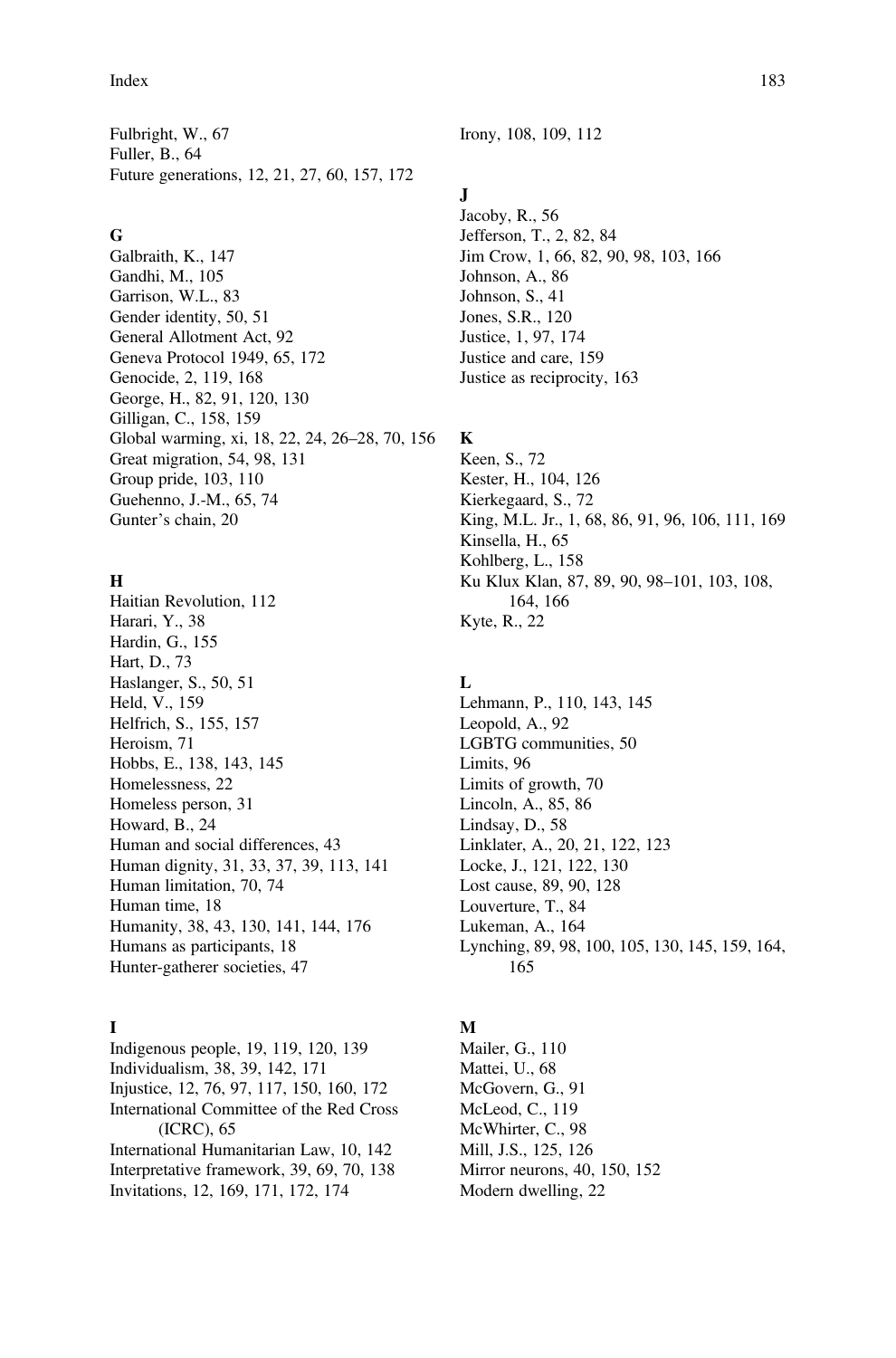Monotheism, 110 Moral boundaries, 50 Moral Man and Immoral Society, 96, 103 Morgenthau, H.J., 109 Mother Earth, 20, 119, 121, 140 Mount Rushmore, 166, 168 Movimento dos Trabalhadores Rurais Sem Terro, 124 Mueller, E., 129 Mukherjee, S., 50 Museum of African American History and Culture, 1, 2

## N

NAACP, 99 National Memorial for Peace and Justice, 164 Native Americans, 2, 55, 60, 92, 112, 118, 119, 124, 130, 168 Nelson, M.K., 20, 52 Neurobiology, 32–34, 39, 43, 141 Neurons, 34, 35 Nicomachean ethics, 36 Niebuhr, R., 95, 97, 100–114 Non-violent action, 105, 110 Norton, M., 57

#### $\Omega$

Obama, B., 26, 91, 95 Original Instructions, 19, 20 Ostrom, E., 156, 157

# P

Paris climate Agreement, 156 Parks, R., 111 Patriarchal tradition, 139 Pawnee, 120 People of privilege, 12, 64, 146, 154, 158 People of the earth, 130, 131 Person, 32, 45, 152, 170 Person and individual, 38 Personal dignity, 42 Personal pronouns, 32 Philanthropy, 7, 58, 59, 142 Polanyi, K., 21 Power, J.A., 69 Private property, 123, 130 Progressive Farmers and Household Union of America, 99 Property owners, 23, 66, 85, 122, 131 Property relations, 74

Property rights, 68 Property's value, 23

# $\bf{o}$

Quadradic interpretative framework, 5

## R

Race and color, 51 Racial bigotry, 102, 110 Racialized humanity, 93, 113, 114, 157, 171, 178 Racial justice, 104 Reciprocity, xi, 28, 29, 127, 128, 130, 166 Reconstruction Act of 1867, 87 Reconstruction, 66, 86 Reich, R., 59 Religious language, 142 Reparations, xi, 120, 128, 130 Richard Powers, 29 Ricoeur, P., 160 Rifkin, J., 150, 151, 153, 154 Robinson, D., 166 Roman law, 123 Rothstein, R., 54 Rule of law, 68, 69, 74, 155, 169, 179 Ruppert, T.T., 124

# S

Sandel, M.J., 39 Self as conductor created by orchestra, 42, 170 as individual, 38 as person, 42 as process, 34 as social behavior, 32 Self and social identity, 39 Self-consciousness, 42 Self-understanding, 152, 174 Selma, 11, 66, 169 Settlers, 121 Sharecropper, 99, 101, 103–105, 113, 126–128, 130 Sharecropping, 99, 124–126, 128, 154 Siedentop, L., 38 Siegel, D., 39–42 Sioux nation, 119 Skinner, E., 118 Slim, H., 65 Smith, A., 33, 111 Social amnesia, 53, 56, 64